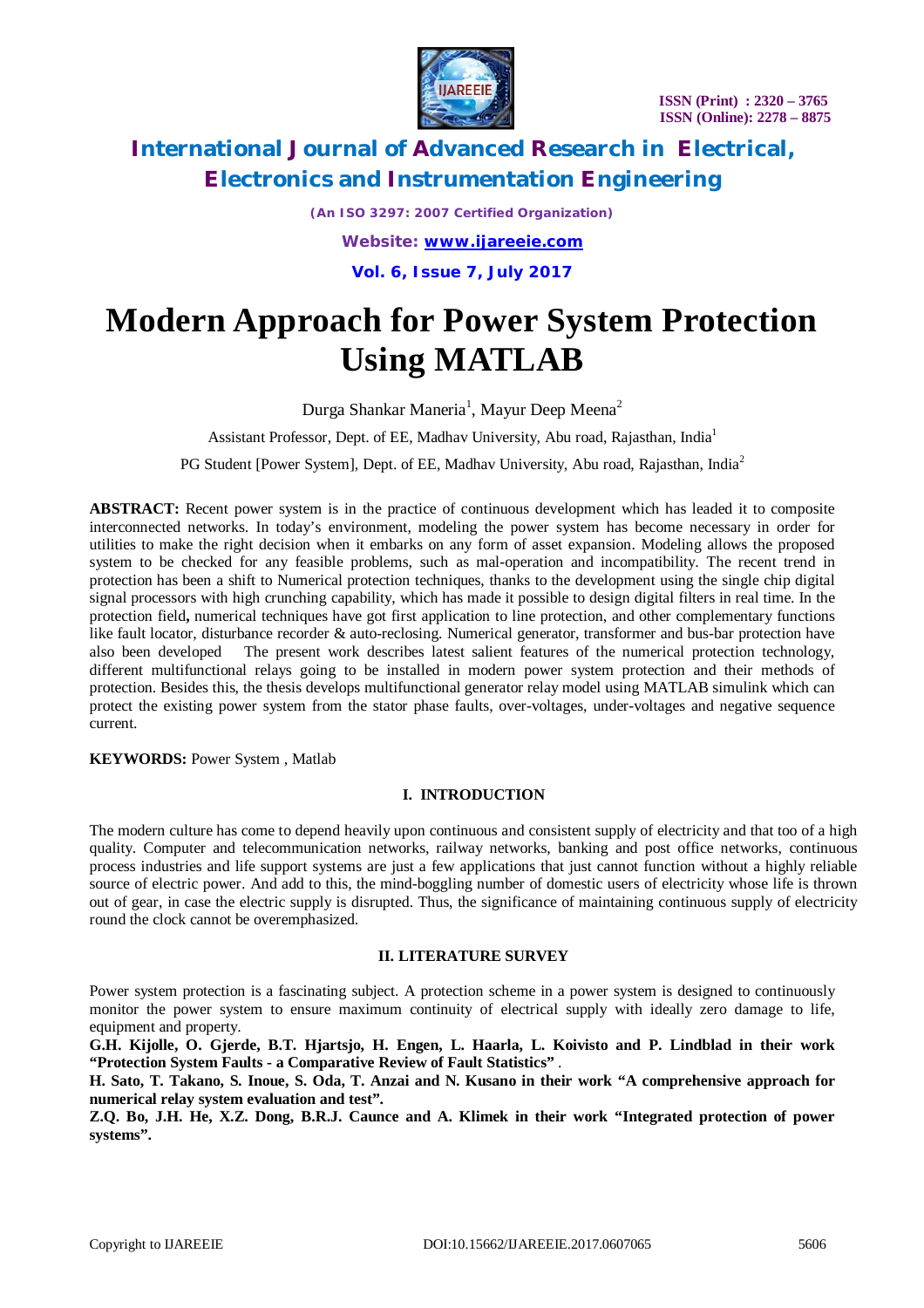

*(An ISO 3297: 2007 Certified Organization)*

*Website: [www.ijareeie.com](http://www.ijareeie.com)*

### **Vol. 6, Issue 7, July 2017**

### **III. FAULTS AND PROTECTION OF POWER SYSTEM**

It is not practical to design and build electrical equipment or networks to eliminate the possibility of failure in service. It is therefore an everyday fact that different types of faults occur on electrical systems, however infrequently, and at random locations. Faults can be broadly classified into two main areas, which have been designated as 'active' and 'passive'

### **Active faults**

The 'active' fault is when actual current flows from one phase conductor to another (phase-to-phase), or alternatively from one phase conductor to earth (phase-to-earth). This type of fault can also be further classified into two areas, namely the 'solid' fault and the 'incipient' fault.

### **Passive faults**

Passive faults are not real faults in the true sense of the word, but are rather conditions that are stressing the system beyond its design capacity, so that ultimately active faults will occur.



**Figure 3.1** :- Types of fault on a 3 phase system (A)Phase to earth fault (B) Phase to phase fault (C) Phase to phase to earth fault (D) Three phase fault (E) Three phase to earth fault (F) Phase to pilot fault\* (G ) Pilot to earth

It will be noted that for a phase-to-phase fault, the currents will be high, because the fault current is only limited by the inherent (natural) series impedance of the power system up to the point of fault (Ohm's law). By design, this inherent series impedance in a power system is purposely chosen to be as low as possible in order to get maximum power transfer to the consumer so that unnecessary losses in the network are limited thereby increasing the distribution efficiency. Hence, the fault current cannot be decreased without a compromise on the distribution efficiency, and further reduction cannot be substantial

### **IV. MULTIFUNCTIONAL RELAY**

### **Introduction**

The relays, which are associated with microprocessor and work on numbers representing instantaneous values of the signals such that current, voltage, frequency and power factor etc. are called numerical relays. These are also called digital relay, computer-based relay or microprocessor-based relay. The modern numerical relay provides more than one primary protection functions, so they are also named as multifunctional relay.



**Figure 4.1** – Block diagram of multifunctional relay

These protection devices operate on the basis of numerical measuring principles. The analog measured values of current and voltage are calculated from the plant secondary circuits via input transducers. After analog filtering, the sampling and the analog to digital conversion takes place. The sampling rate is, depending on the different protection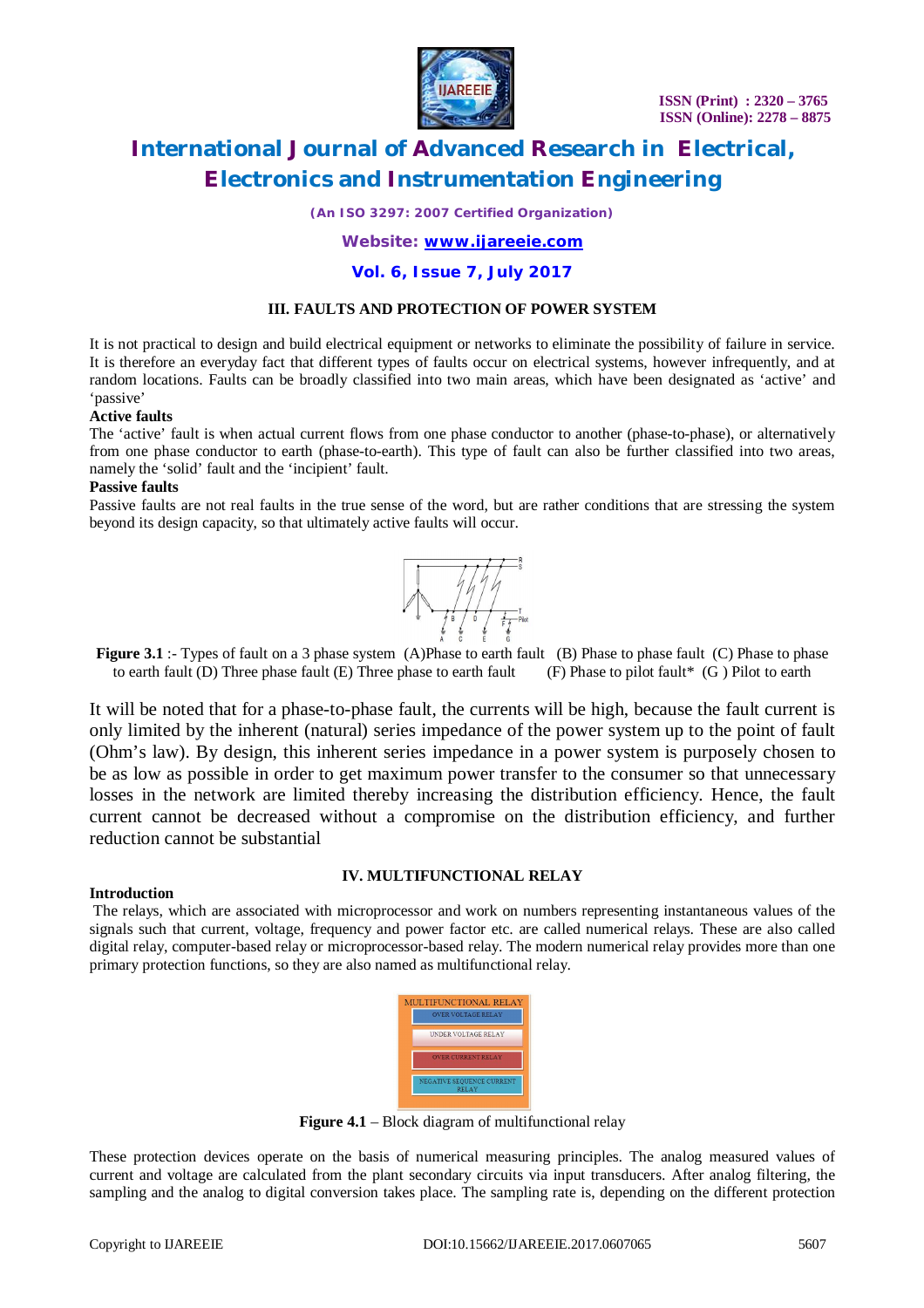

*(An ISO 3297: 2007 Certified Organization)*

*Website: [www.ijareeie.com](http://www.ijareeie.com)*

**Vol. 6, Issue 7, July 2017**

principles, between 12 and 20 samples per period. With certain devices (e.g. generator protection) a continuous adjustment of the sampling rate takes place depending on the actual system frequency.

### **V. MODELLING AND SIMULATION RESULTS**

### **Model discription**

The Multifunctional relay model, which is developed using MATLAB simulink, is tested under different fault condition at generator end. A three-phase system shown below consists of 15 kV, 50 Hz transmitting power from a synchronous generator with 250 MVA rating inter-connected to an 2500 equivalent source (substation) through a 200 km transmission line. The transmission line is split in two 100 km lines connected between buses of single generator and equivalent source.



**Figure5.1** – Model of used system



**Figure5.2** – Model of Multi-functional relay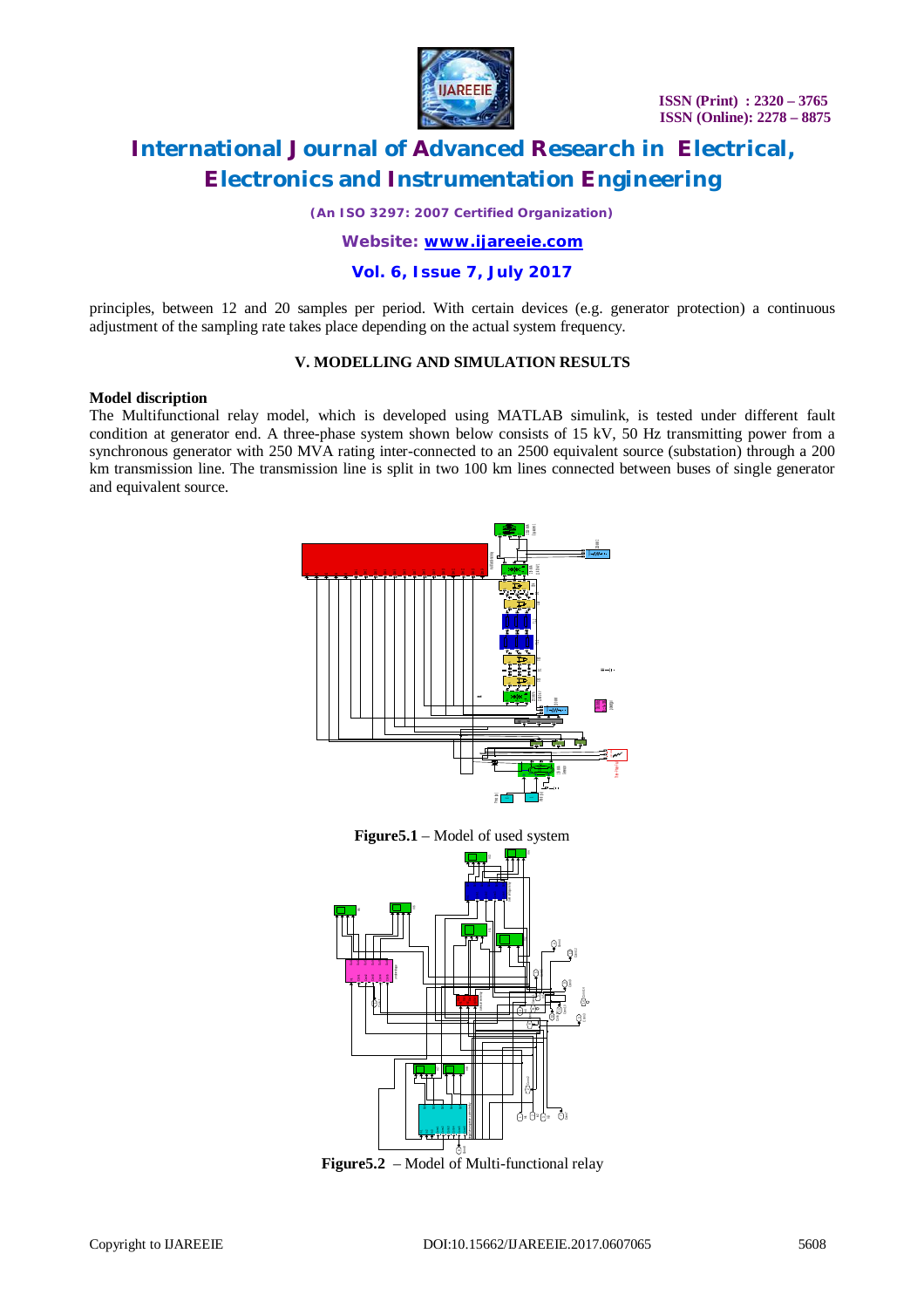

*(An ISO 3297: 2007 Certified Organization)*

*Website: [www.ijareeie.com](http://www.ijareeie.com)*

**Vol. 6, Issue 7, July 2017**

### **Modeling of undervoltage relay**



**Figure5.3** – Model of under voltage relay

Figure is showing the modeling of under voltage relay. In this model a comparator is used to compare the rms values of the signal with the standard values



**Figure5.4** – Block diagram of comparator

Figure 5.4 is showing the behavior of under voltage relay when fault occurs in only one phase (phase A). In this figure the waveforms of rms value of current, relay current, current relay signal and phase current of all phases are shown.

### **VI. SIMULATION AND RESULTS**

We have simulated the discussed model under phase faults, abnormal conditions (under voltage and over voltage) and Negative sequence current conditions and found successful results of used relays.

### **When fault occurs in only one phase (phase A):-**

We have introduced a fault on phase A and in this condition the performance of used relays are as follows. **(a) Under voltage relay:-**

| <b>IDOO</b>             | ----------- |                                                                                                                                                                                                                                 | A  A  A  1 8  A |                     |  |
|-------------------------|-------------|---------------------------------------------------------------------------------------------------------------------------------------------------------------------------------------------------------------------------------|-----------------|---------------------|--|
|                         |             | middle beginnt.                                                                                                                                                                                                                 |                 | <b>CONTRACTOR</b>   |  |
|                         |             |                                                                                                                                                                                                                                 |                 |                     |  |
|                         |             |                                                                                                                                                                                                                                 |                 |                     |  |
|                         |             | <b>Index volkedar</b>                                                                                                                                                                                                           |                 |                     |  |
|                         |             |                                                                                                                                                                                                                                 |                 |                     |  |
|                         |             |                                                                                                                                                                                                                                 |                 |                     |  |
| $-10$                   |             | <b>MAN</b>                                                                                                                                                                                                                      |                 |                     |  |
|                         |             |                                                                                                                                                                                                                                 |                 |                     |  |
|                         |             | $\sim$ . The contract of the contract of the contract of the contract of the contract of the contract of the contract of the contract of the contract of the contract of the contract of the contract of the contract of the co |                 |                     |  |
| $\overline{\mathbf{a}}$ | 0.2<br>×    | $n =$                                                                                                                                                                                                                           | 05              | <b>The Contract</b> |  |

**Figure** – Waveforms of under voltage relay

Figure is showing the behavior of under voltage relay when fault occurs in only one phase A.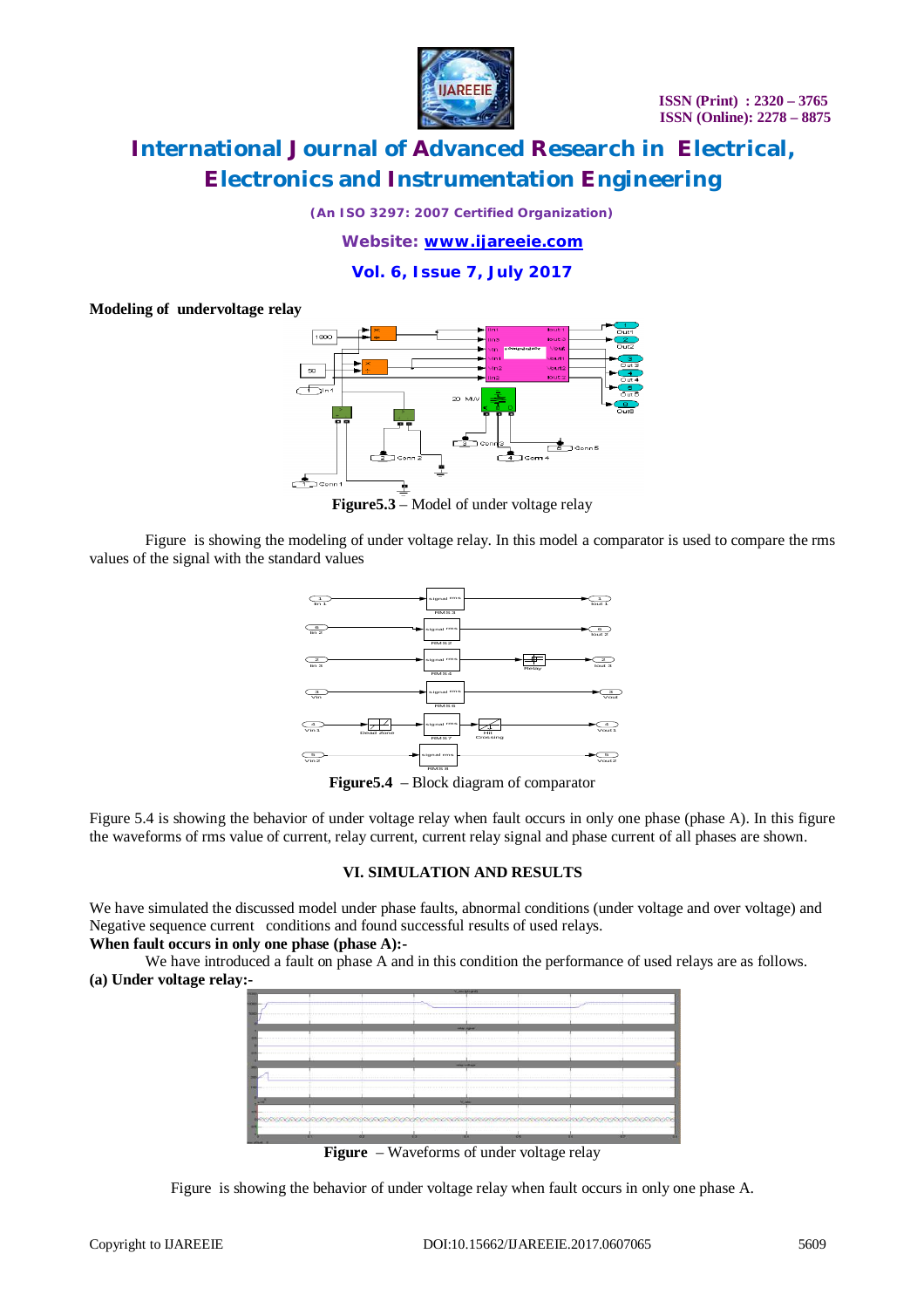

*(An ISO 3297: 2007 Certified Organization)*

*Website: [www.ijareeie.com](http://www.ijareeie.com)*

**Vol. 6, Issue 7, July 2017**

### **When fault occurs in two phases (phase B and phase C)**

We have introduced a fault on phase B and phase C and in this condition the performance of used relays are as follows.

**Under voltage relay:-**

|                |                                  | <b>W</b> since latin great |                   |  |
|----------------|----------------------------------|----------------------------|-------------------|--|
|                |                                  |                            |                   |  |
| <b>DOM</b>     | .                                |                            |                   |  |
|                |                                  |                            |                   |  |
|                |                                  |                            |                   |  |
|                |                                  | <b>HARACIOTAE</b>          |                   |  |
|                | ----------<br>------------------ |                            |                   |  |
| 54             |                                  |                            |                   |  |
|                | <br><b>.</b>                     |                            |                   |  |
|                |                                  | <b>Industrial Asian</b>    |                   |  |
|                |                                  |                            |                   |  |
|                |                                  |                            |                   |  |
|                | ----------------                 |                            |                   |  |
|                |                                  |                            |                   |  |
| $-98$          |                                  | Made                       |                   |  |
|                |                                  |                            |                   |  |
|                |                                  |                            |                   |  |
|                |                                  |                            |                   |  |
| $\overline{1}$ | m<br>                            | $\overline{1}$             | <b>COL</b><br>0.6 |  |
|                |                                  |                            |                   |  |

**Figure** – Waveforms of under voltage relay

Figure 5.15 is showing the behavior of under voltage relay when fault occurs in two phases (phase B and phase C) Figure 5.15 is showing the behavior of under voltage relay when fault occurs in two phases (phase B and phase C). In this figure the waveforms of rms value of current, relay current, current relay signal and phase current of all phases are shown.

### **VII. CONCLUSION AND FUTURE SCOPE**

### **Conclusion**

From this study it can be concluded that combined relays should be used for protection and control. In transmission type substations, separation into independent hardware units is still preferred, whereas on the distribution level a trend towards higher function integration can be observed. Here, combined feeder/line relays for protection, monitoring and control are on the march. Relays with protection functions only and relays with combined protection and control functions are being offered. Relays support the "one relay one feeder" concept and thus contribute to a considerable reduction in space and wiring.

With the development of digital technology modern protective relay supports both stand-alone and combined solutions on the basis of a single hardware and software platform. The user can decide within wide limits on the configuration of the control and protection functions in the line, without compromising the reliability of the protection functions.

### **Future scope**

Today the need for continuous and reliable power supply has increased. So, the protection for the power system is very necessary with lower cost and easy handling. Now the age of multifunctional protective relay has come. It can supervise the whole protection of one equipment.

Using MATLAB simulink, a system has been developed for multifunctional relay scheme which protects the generator against the stator phase faults, overvoltage, under-voltage and negative sequence current condition. This relay system can be further implemented for the development to multi-functionalize the bus-bar, transformer and distance protection. Besides this the modern switchgear with vacuum circuit breaker is also being developed. This will be very interesting area to be studied further.

### **REFERENCES**

[1] G.H. Kijolle, O. Gjerde, B.T. Hjartsjo, H. Engen, L. Haarla, L. Koivisto and P. Lindblad "Protection System Faults - a Comparative Review of Fault Statistics", *International Conference on Probabilistic Methods Applied to Power Systems, PMAPS*, pp. 1 – 7, June 2006.

[2] H. Sato, T. Takano, S. Inoue, S. Oda, T. Anzai and N. Kusano "A comprehensive approach for numerical relay system evaluation and test", *Seventh International Conference on (IEE) Developments in Power System Protection*, pp. 9 – 12, April 2001.

[3] T.S. Sindhu "Computer-based protection: recent advances and future directions", *IEEE Region 10 International Conference on Global Connectivity in Energy, Computer, Communication and Control TENCON '98*, vol.-2, pp. 424 – 427, December 17, 1998.

[4] G.B. Gilcrest, G.D. Rockefeller and E.A. Udren "High-Speed Distance Relaying Using a Digital Computer I - System Description", *IEEE Transactions on Power Apparatus and Systems*, vol.- PAS-91, no.-3, pp. 1235 – 1243, May 1972.